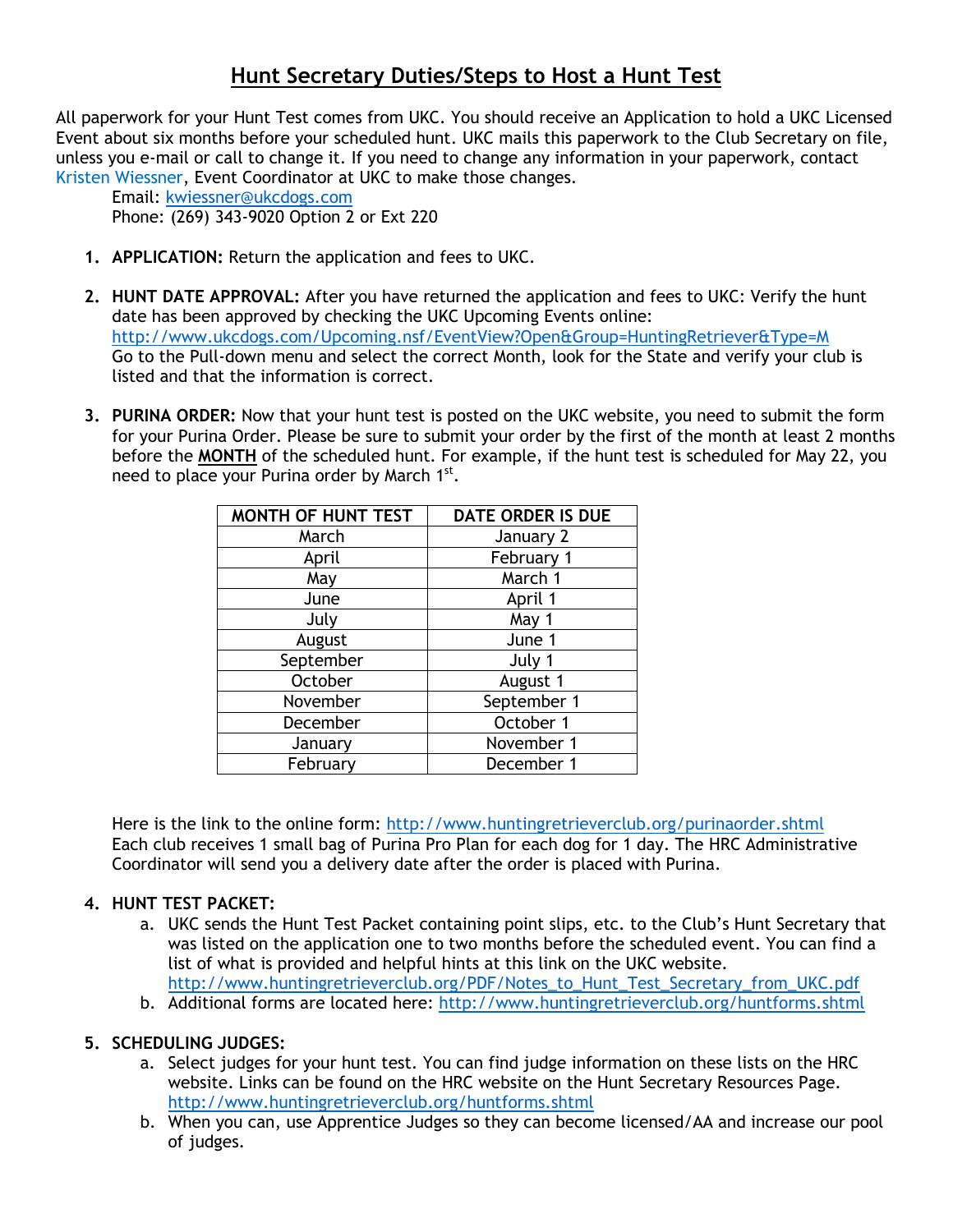- c. When scheduling an Apprentice Judge, you MUST have an AA Judge with them. Please make sure to provide an Apprentice Evaluation Form for the AA judge.
- d. When you have decided who you want to judge your test(s) and you have called them to verify they are available, complete this on-line form: <http://www.huntingretrieverclub.org/judgeapprovalform.shtml> This goes directly to the HRC Administrative Coordinator who will approve or suggest changes for you. Be sure to enter the security code and click on the "Submit Form" button. The most common reason forms are not received is that this step was missed. You should get a message verifying the form was submitted successfully.

| Judge Assignment Approval will be confirmed by email from the HRC Administrative Coordinator.<br>If there is a problem with a requested assignment, the person submitting the form will be notified by email. |  |  |  |  |  |
|---------------------------------------------------------------------------------------------------------------------------------------------------------------------------------------------------------------|--|--|--|--|--|
| Please enter the security code and then click the submit button.<br>If the submission is complete you will receive a message "Thank You For Your Submission"                                                  |  |  |  |  |  |
| If you do not hear from the Administrative Secretary within 3 working days, please email at Admin@H-R-C.org                                                                                                   |  |  |  |  |  |
|                                                                                                                                                                                                               |  |  |  |  |  |
| 9DHD6                                                                                                                                                                                                         |  |  |  |  |  |
| <b>Enter web form code</b><br>reload image                                                                                                                                                                    |  |  |  |  |  |
| Submit Form<br><b>Reset Form</b>                                                                                                                                                                              |  |  |  |  |  |

If you do not hear back within 3 business days, send an e-mail to verify it was received. The Judge Approval form will be returned to you showing the status of all the judges and if they are approved. Here is an example:

|                                |                              | PERSON SUBMITTING THIS REQUEST VERIFIES THE HUNT DATE WAS APPROVED BY UKC                                                             |                     |                               |                        |                                     |                                                         |              |                               |
|--------------------------------|------------------------------|---------------------------------------------------------------------------------------------------------------------------------------|---------------------|-------------------------------|------------------------|-------------------------------------|---------------------------------------------------------|--------------|-------------------------------|
| CLUB FULL NAME:                | Cajun HRC                    |                                                                                                                                       |                     |                               |                        |                                     |                                                         |              |                               |
| DATE(S) OF HUNT:               |                              |                                                                                                                                       | March 13 & 14, 2021 |                               |                        |                                     |                                                         |              |                               |
| SUBMITTED BY:<br>Katina Hebert |                              |                                                                                                                                       |                     |                               |                        |                                     |                                                         |              |                               |
| FMAII -                        | Caiunhunter911@bellsouth.net |                                                                                                                                       |                     |                               | 337-523-1128<br>Phone: |                                     |                                                         |              |                               |
|                                |                              | AA= Licensed AA L= Licensed A= Apprentice G= Grandfather<br>LIST THE JUDGES AT EACH LEVEL THAT WILL BE JUDGING TOGETHER ON EACH HUNT. |                     | OK= Approved NA= Not Approved |                        |                                     |                                                         |              |                               |
| CATEGORY                       | AA<br>L<br>А<br>G            | JUDGE NAME<br><b>HUNT 1</b><br><b>SATURDAY</b>                                                                                        | Judge #             | <b>HRC</b><br><b>Approval</b> | AA<br>L<br>А<br>G      |                                     | <b>JUDGE NAME</b><br>HUNT <sub>2</sub><br><b>SUNDAY</b> | Judge #      | <b>HRC</b><br><b>Approval</b> |
| STARTED A                      | Α٨<br>٨A                     | Geraldine Doucet<br>Kenny Broussard                                                                                                   | 6190<br>6823        | ОΚ<br>ΩK                      | ٨A<br>٨A               | Geraldine Doucet<br>Kenny Broussard |                                                         | 6190<br>6823 | оκ<br>ΩК                      |
| STARTED B                      |                              |                                                                                                                                       |                     |                               |                        |                                     |                                                         |              |                               |
| <b>SEA SONED A</b>             | ٨A<br>AΛ                     | Robert Authement<br>Lloyd Courville                                                                                                   | 7207<br>7151        | оκ<br>ΩK                      | ٨A<br>AΛ               |                                     | Robert Authement<br>Lloyd Courville                     | 7207<br>7151 | оκ<br>ΩK                      |
| SEA SONED B                    |                              |                                                                                                                                       |                     |                               |                        |                                     |                                                         |              |                               |
| <b>FINISHED A</b>              | м<br>AA.                     | Ray Boudreaux<br>Kevin Broussard                                                                                                      | 7254<br>6537        | ОΚ<br><b>OK</b>               | ٨A<br>٨A               | Ray Boudreaux<br>Kevin Broussard    |                                                         | 7254<br>6537 | ОΚ<br>ΩK                      |
| <b>FINISHED B</b>              | м<br>AA.                     | Charles Wyble<br>Ken Burge                                                                                                            | 5180<br>7289        | ОΚ<br><b>OK</b>               | ٨A<br>٨A               | Ken Burge                           | Charles Wyble                                           | 5180<br>7289 | ОΚ<br>QK                      |
| <b>FINISHED C</b>              | м<br>٨A                      | Wayne Labry<br>Cory Guillot                                                                                                           | 7222<br>7536        | ОΚ<br><b>OK</b>               | м<br>٨A                | Cory Guillot                        | Wayne Labry                                             | 7222<br>7536 | ОΚ<br>ΩK                      |
| FINISHED D                     | Α٨<br>٨A                     | Richard Meche<br>Jan Meche                                                                                                            | 6480<br>6430        | оκ<br><b>OK</b>               | Α٨<br>٨A               | Jan Meche                           | Richard Meche                                           | 6480<br>6430 | оκ<br>QK                      |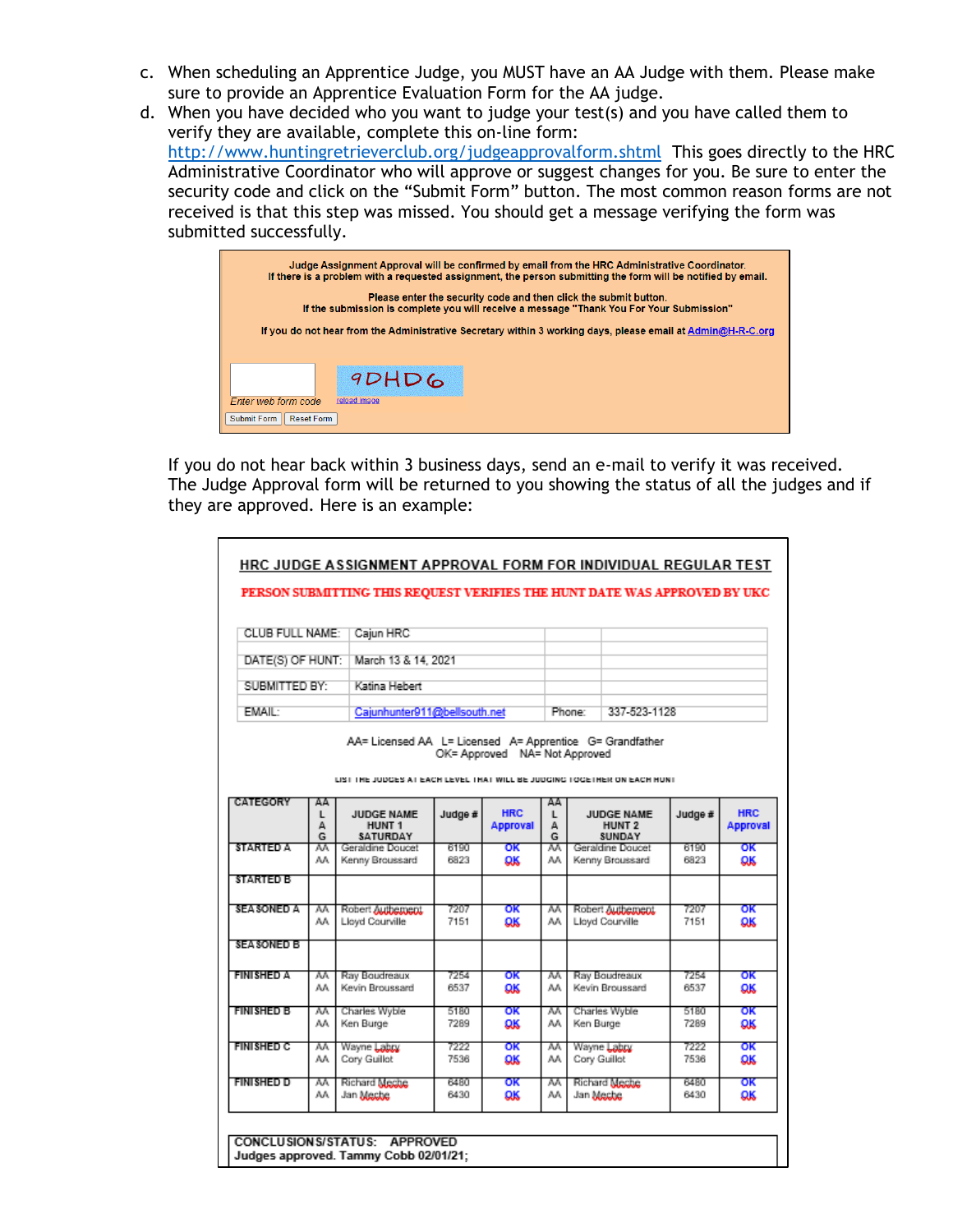- e. CHANGES? If you need to make any changes before the hunt test, simply e-mail the HRC Administrative Coordinator. Judges will get sick or become unavailable, so changes are often unavoidable. If there are changes the day of the test or after business hours the day before the test, contact your Field Rep for approval. The Field Rep's contact list: <http://www.huntingretrieverclub.org/fieldrepresentatives.shtml>
- **6. PREMIUM:** After the Judges are approved you must submit a completed Premium. A template is available on the Hunt Secretary Resource page (Regular Hunt Template and Upland Hunt Template): [http://www.huntingretrieverclub.org/huntforms.shtmlhttp://www.huntingretrieverclub.org/huntfor](http://www.huntingretrieverclub.org/huntforms.shtmlhttp:/www.huntingretrieverclub.org/huntforms.shtml) [ms.shtml](http://www.huntingretrieverclub.org/huntforms.shtmlhttp:/www.huntingretrieverclub.org/huntforms.shtml) Please do NOT reuse a previous Premium as it will change from year to year. Please make sure that all the correct verbiage is in place being sure not to remove any of the items listed. Send the premium to: [admin@H-R-C.org](mailto:admin@H-R-C.org) and the Administrative Coordinator will approve and post on the national HRC website:

[http://www.huntingretrieverclub.org/entry\\_form\\_premiums\\_for\\_test\\_hunt.shtml](http://www.huntingretrieverclub.org/entry_form_premiums_for_test_hunt.shtml)

| Name<br><b>Hunting Retriever Club</b><br><b>UKC Licensed Regular Hunt</b><br>APPEARING WITH<br>UNITED KENNEL CLUB, INC.<br>Date, 2021<br>Conceived by Menteur der Humbred                                                                                                                                                                                                                                                                                                                                       | NAME<br><b>HUNTING RETRIEVER CLUB</b><br>UKC LICENSED REGULAR HUNT<br>Date, 2021                                                                                                                                                                                         |  |  |  |  |
|-----------------------------------------------------------------------------------------------------------------------------------------------------------------------------------------------------------------------------------------------------------------------------------------------------------------------------------------------------------------------------------------------------------------------------------------------------------------------------------------------------------------|--------------------------------------------------------------------------------------------------------------------------------------------------------------------------------------------------------------------------------------------------------------------------|--|--|--|--|
| SATURDAY $\Box$ SUNDAY $\Box$<br>I submit \$ for entry fees.                                                                                                                                                                                                                                                                                                                                                                                                                                                    | <b>HUNT LOCATION</b><br>Name<br>Address                                                                                                                                                                                                                                  |  |  |  |  |
| Enter in Hunt Category: North Category: North Category: North Category: North Category: North Category: North Category: North Category: North Category: North Category: North Category: North Category: North Category: North<br>Name of <u>Retriever.</u>                                                                                                                                                                                                                                                      | OPEN TO ALL UKC GUN DOG BREEDS<br>This Hunt is held under the rules of the<br>Hunting Retriever Club and United Kennel Club.                                                                                                                                             |  |  |  |  |
| Breed: Breed: Male Female DOB:                                                                                                                                                                                                                                                                                                                                                                                                                                                                                  | SEND ENTRIES & CHECK TO HUNT SECRETARY                                                                                                                                                                                                                                   |  |  |  |  |
| Sire:_<br>the control of the control of the control of the control of the control of the control of<br>Dam:<br>the control of the control of the control of the control of the control of the control of the control of the control of the control of the control of the control of the control of the control of the control of the control<br>Registered <u>Owner: Andreas and State and State and State and State and State and State and State and State and</u>                                            | Name<br>Address<br>Phone and Email<br><b>Advance Entries will close on</b>                                                                                                                                                                                               |  |  |  |  |
|                                                                                                                                                                                                                                                                                                                                                                                                                                                                                                                 | <b>Month, Date &amp; Time</b>                                                                                                                                                                                                                                            |  |  |  |  |
| Owner's <u>Address: The Community of the Community of the Community of the Community of the Community of the Community of the Community of the Community of the Community of the Community of the Community of the Community of </u><br><u>State</u> Zip<br>City:                                                                                                                                                                                                                                               | Started entries close on the 50 <sup>th</sup> entry per flight.<br>Seasoned entries close on the 40 <sup>th</sup> entry per flight.<br>Finished entries close on the 30 <sup>th</sup> entry per flight.<br>Upland entries close on the 30 <sup>th</sup> entry per flight |  |  |  |  |
| Name of Handler                                                                                                                                                                                                                                                                                                                                                                                                                                                                                                 | Each dog is limited to one (1) entry per Licensed Hunt.<br>12 DOG ENTRY LIMIT PER HANDLER.                                                                                                                                                                               |  |  |  |  |
| I certify this dog's immunization is current & has no known communicable disease i.e. Kennel<br>Cough. FURTHER, I agree not to hold the Landowner(s), HRC, UKC or the Host Club                                                                                                                                                                                                                                                                                                                                 | JUDGES AND HUNTS TO BE JUDGED                                                                                                                                                                                                                                            |  |  |  |  |
| responsible for loss of property, damage or injury incurred during this event. HRC, UKC, the Host                                                                                                                                                                                                                                                                                                                                                                                                               | Saturday<br>Sunday                                                                                                                                                                                                                                                       |  |  |  |  |
| Club and the Landowner(s) are NOT responsible for loss, accident or theft, and further assume no<br>responsibility for any damage or injury sustained by the handlers, or to any of their dogs or                                                                                                                                                                                                                                                                                                               | Started                                                                                                                                                                                                                                                                  |  |  |  |  |
| property and further assume no responsibility for injury to children who are to be under the<br>supervision & control of their parent or guardian. FURTHER, by my signature, I acknowledge<br>and <u>invare</u> that the Handler understands that he/she will have the opportunity to view a test dog<br>run the tests; that he/she has the option of withdrawing this dog from any test the Handler in<br>his/her sole discretion deems wasuitable or wasafe; and agrees further that by participating in said | Seasoned<br>Finished                                                                                                                                                                                                                                                     |  |  |  |  |
| tests he'she assumes all risk of harm or accident to either the Handler or the dog<br>(Signature of Owner/Agent)<br>Address of Handler (If Handler signs above): Street<br>State<br>Zip<br>City<br>HRC MEMBERSHIP # OF Handler                                                                                                                                                                                                                                                                                  | * Denotes Apprentice/Grandfather Judge                                                                                                                                                                                                                                   |  |  |  |  |

#### **You must use the approved premium wherever you publish the premium. Any changes after approval must be submitted to the Administrative Coordinator.**

a. You cannot run more dogs than what is posted on your Premium. If you need to increase (up to the maximum allowed) you must contact the Administrative Coordinator.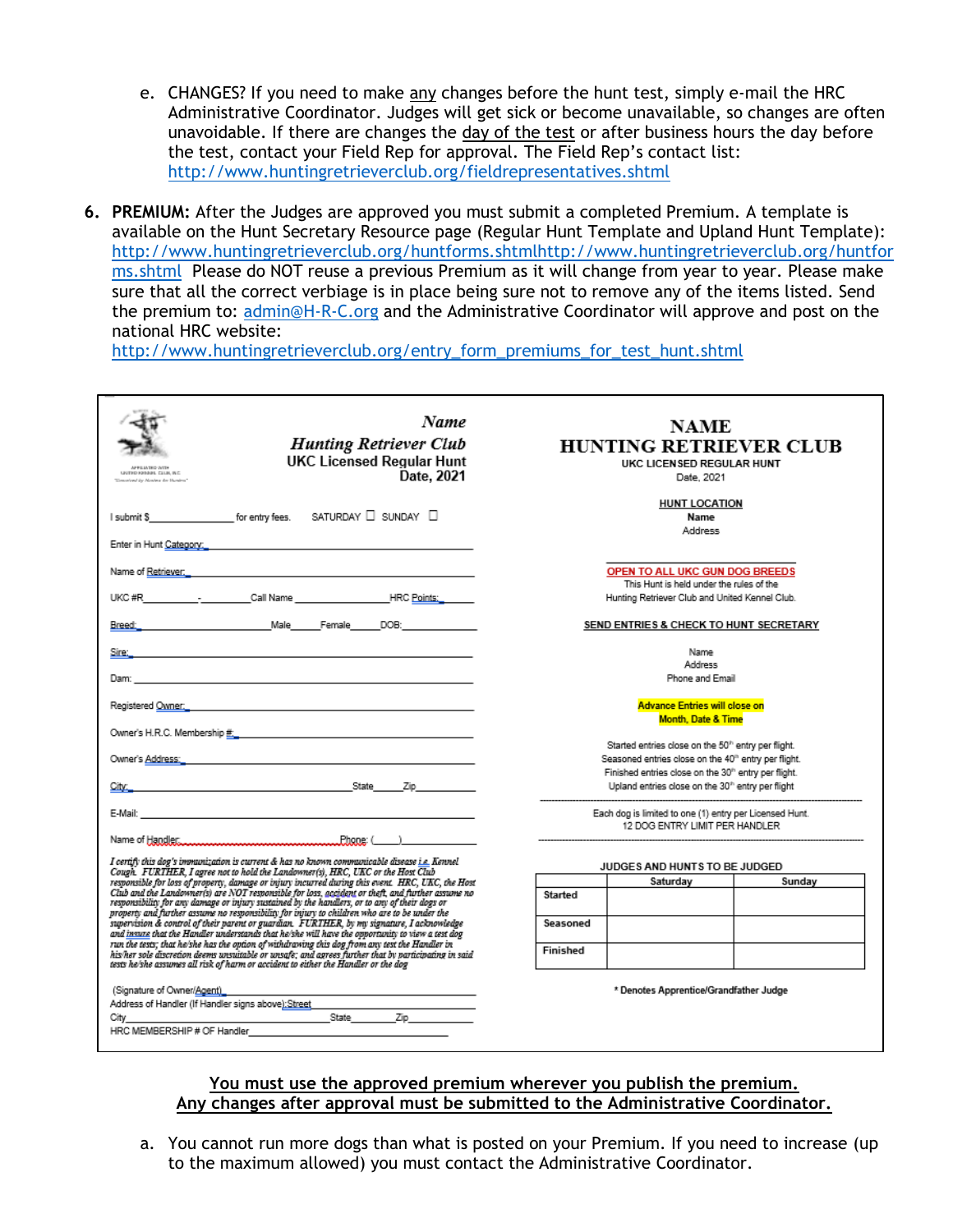- b. You can reduce the numbers for each flight, but you must contact the Administrative Coordinator to change the Premium.
- c. You can add flights if needed. Email the Administrative Coordinator for judges' approval.
- d. All information must be completed, or the Premium cannot be approved. Do not remove any of the information on the template or the Premium cannot be approved.
- e. ENTRY SERVICES: If you are using a 3<sup>rd</sup> party service such as EntryExpress.net or HuntSecretary.com, any concerns arising with entries is your responsibility to resolve with those organizations. HRC does not endorse any  $3<sup>rd</sup>$  party service and will not be responsible for any concerns regarding these organizations.
- **7. GARMIN:** Each club that holds a Hunt Test is allowed 1 Garmin product per year. Please be sure to submit your order by the first of the month at least 2 months before the **MONTH** of the scheduled hunt. This follows the same calendar due dates as the Purina order calendar. For example, if the hunt test is scheduled for May 22, you need to place your Garmin order by March 1<sup>st</sup>. They are shipped from Kalamazoo approximately 10 days prior to your hunt test. They are to be raffled off to make the local club money. They are sent to the Club's Hunt Secretary listed on the Premium unless the HRC Administrative Coordinator was advised otherwise.
- **8. CLIPBOARDS:** Prepare any clipboards/notebooks needed for use at the hunt test: Judges notebooks, Veterinarian clipboard, Hunt Marshal.
- **9. PROGRAMS:** Prepare Programs/Running Order Assignments. If you need logo's you can contact the HRC Administrative Coordinator for assistance.
- **10.POST TEST:**
	- a. **Point Receipts** Make sure all Judges have signed every point receipt. **Two (2) Judge's Signatures** are required on all **passes**. If you have any issues, UKC handles all point receipts. Contact them and let them know what happened.
		- i. Do not combine categories on the point sheets. Please use one entire sheet for a category. If there are unused point slips, please mark them as "void". Do not draw lines, arrows, start, write No etc. through the point receipts for any reason. PLEASE utilize the boxes only. Receipts marked "failed" may have an X through them to make it easier for judges to sign only "pass" receipts.
		- ii. Do not combine more than one day's hunt on a sheet of point slips.
		- iii. If the owner does not provide you with a UKC Registration number, leave this area BLANK, even if the owner tells you that he has applied for registration.
		- **iv. Point Receipt Category Definitions:**
			- 1. **Passed**: All dogs marked as "passed" by the Judges.
			- 2. **Failed**: All dogs that attempted the test but were not marked as passed.
			- 3. **Scratch**: a dog that has entered the hunt but had been withdrawn (bitch in season etc.) do not use the Void box for these situations.
			- 4. **Void**: unused point receipts left on the page for the category, a dog that has changed flights or category, correcting a duplicate entry of the same dog, etc. The void category must not be used for dogs that have scratched, failed or have been disqualified.
			- 5. **Disqualified**: The Judges must indicate if the dog or the owner is disqualified and the reason F. How the Judges are to correct a box that they accidentally marked incorrectly: Cross out the box that is incorrect. Have the judges check the correct box, the judges should then circle the correct box and place their initials by the circle.
			- 6. **Multi-Handlers**: List 1 Handler only on point Receipts.
			- 7. **Non-U.K.C. Registered Dogs**: If the owner does not supply you with a UKC Registration number on or before the day of the hunt, the dog is treated as a Non-Registered Dog. All Non-Registered dogs are subject to the additional